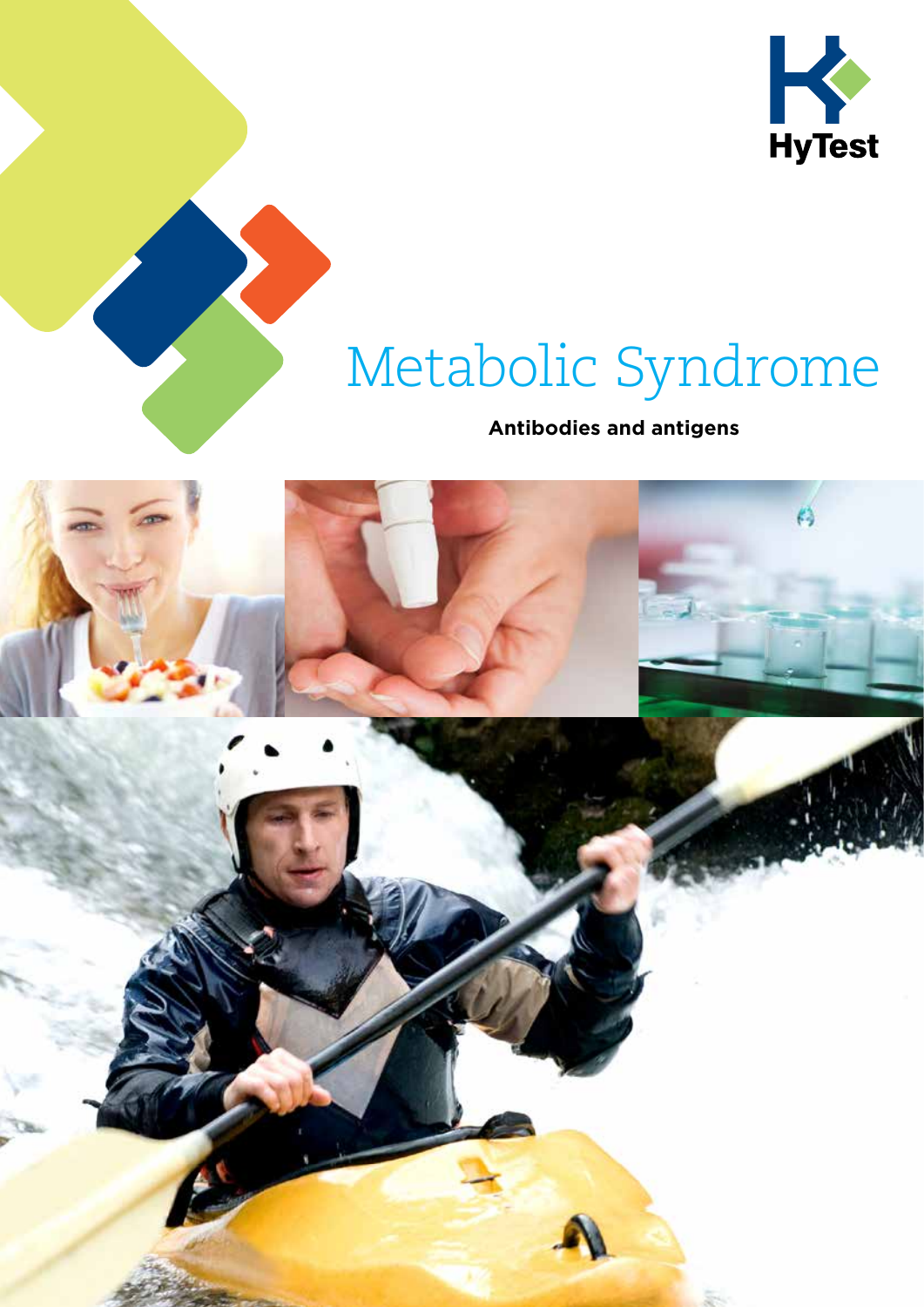### Introduction

Metabolic syndrome is a cluster of conditions that increases the likelihood of cardiovascular heart diseases and diabetes. These metabolic risk factors include abdominal obesity, elevated blood pressure, insulin resistance, high blood sugar levels and abnormal blood cholesterol levels. Both genetic factors and the lifestyle of the individual, including limited physical activity and excess weight, are considered to be underlying causes of metabolic syndrome.

Estimates by the American Heart Association suggest that 20-25% of US adults have metabolic syndrome. It should be noted that there is currently no unified definition of metabolic syndrome. Instead, several organizations including the World Health Organization (WHO), the International Diabetes Federation (IDF) and the European Group for the study of Insulin Resistance (EGIR), have presented their own individual criteria for metabolic syndrome. These criterions have common features but also differing parameters and this inevitably complicates the comparisons of different studies. Nevertheless, as obesity rates grow it is expected to also result in an increase in the incidence of metabolic syndrome.

At HyTest, we provide immunological reagents — antibodies and antigens — that enable the development of quantitative immunoassays for the detection of various biomarkers, such as adiponectin, insulin and glycated hemoglobin.

Please note that in this brochure the monoclonal antibodies (MAbs) are only listed according to the analyte that they recognize. In most cases there are several different MAbs available under one catalogue number. More detailed information regarding the performance of our products, a full list of individual MAbs and recommendations for capture-detection antibody pairs (when available) can be found on our website — www.hytest.fi. You are also most welcome to contact our Tech Support Team directly by writing to support@hytest.fi.

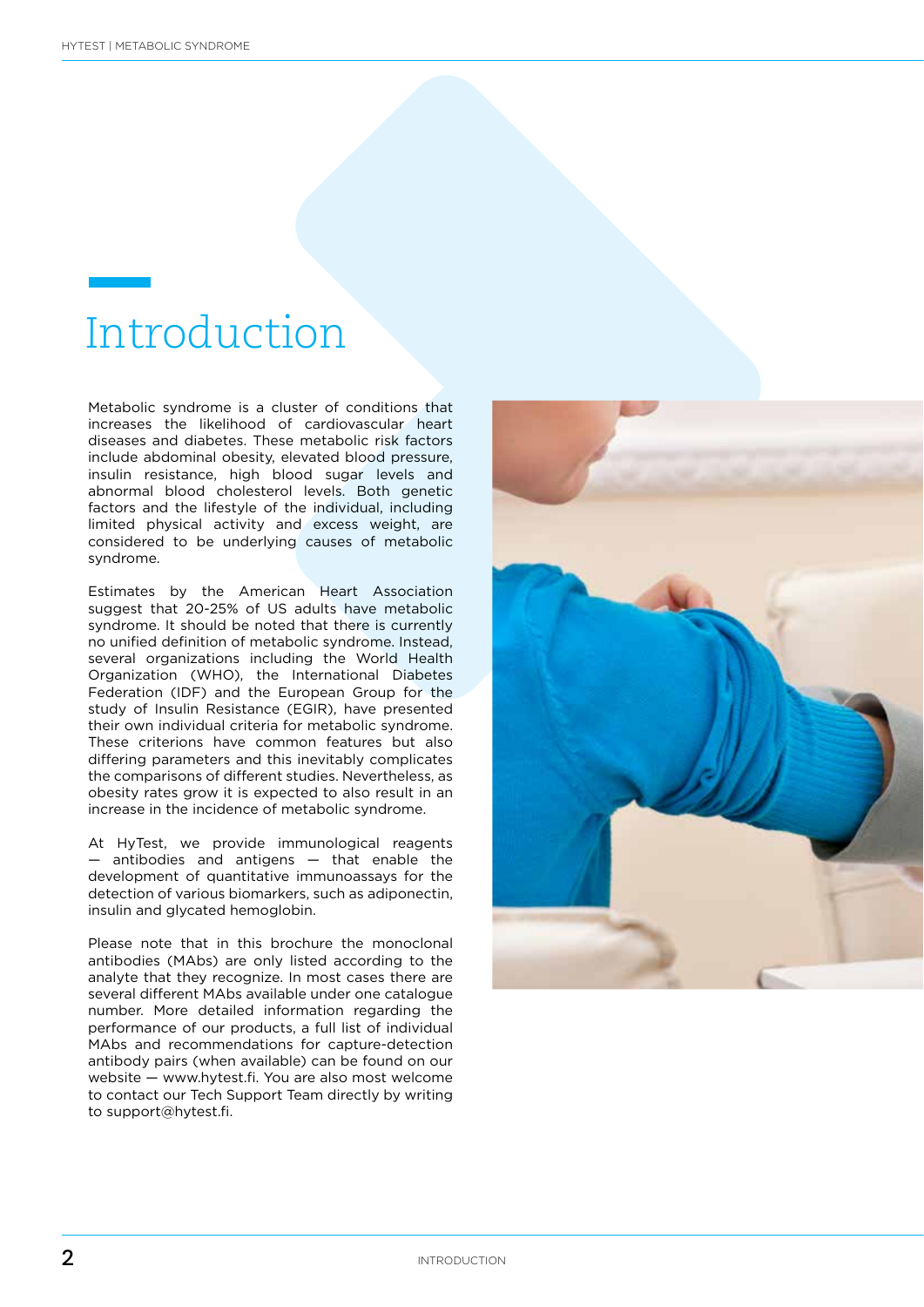

| Introduction                                   |    |
|------------------------------------------------|----|
| Adiponectin                                    | 4  |
| Glycated hemoglobin (HbA1c)                    | 6  |
| Proinsulin, insulin and C-peptide              | 7  |
| Retinol-binding protein 4 (RBP4)               | 8  |
| <b>ADDITINAL PRODUCTS</b><br>Leptin<br>Ghrelin | q  |
| <b>References</b>                              | 10 |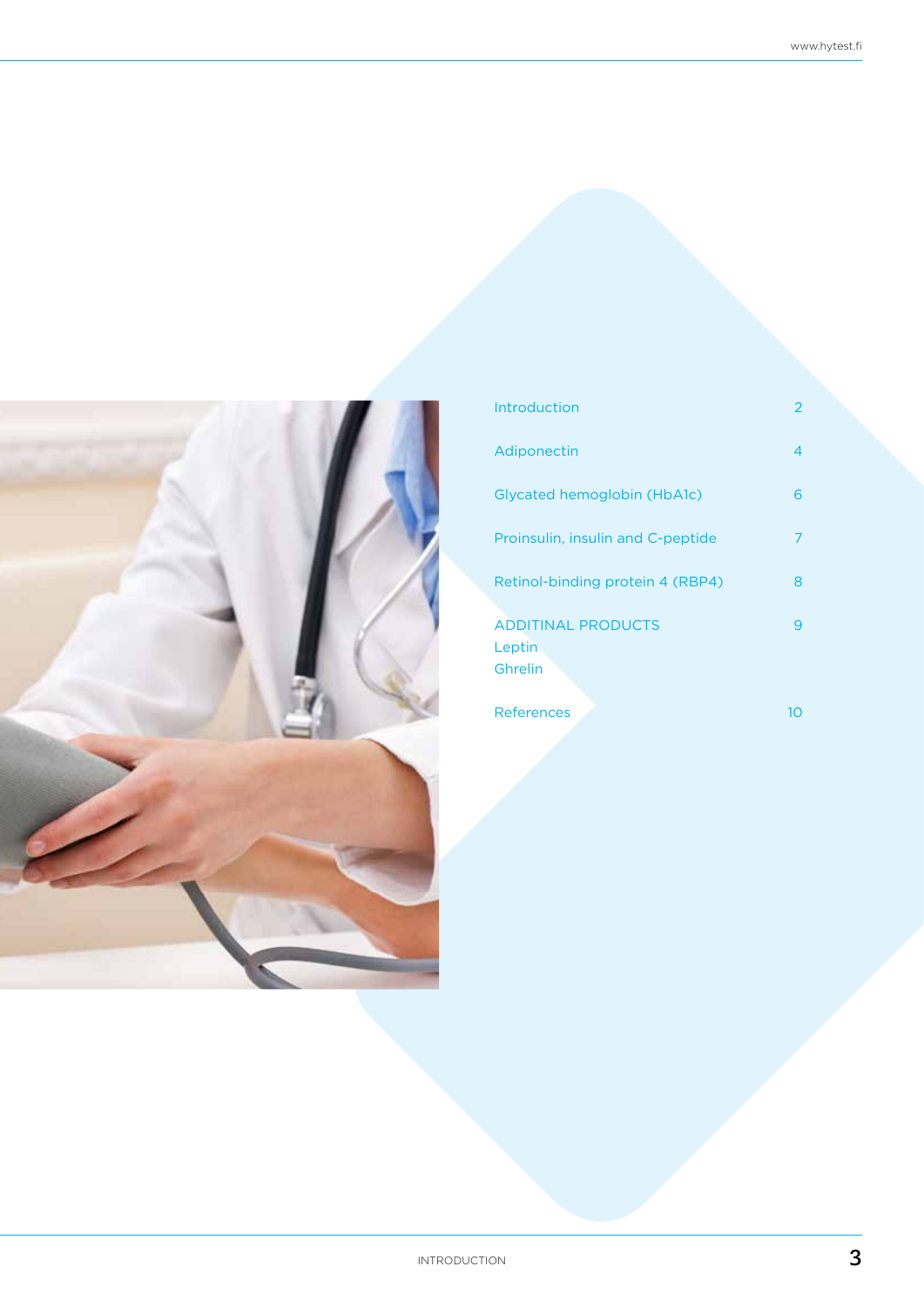### Adiponectin

### **CLINICAL UTILITY**

• **Type 2 diabetes**

Adiponectin has been extensively studied as a prognostic and diagnostic marker of diabetes and cardiovascular diseases. It has been shown that the amount of adiponectin in blood reduces in cases of patients who suffer from Type 2 diabetes mellitus or coronary artery diseases, or who are insulin-resistant or obese (Arita et al., 1999, Kogan et al., 2013; Ouchi et al., 1999 and 2000, Weyer et al., 2001).

Adiponectin is an abundant hormone that is secreted by adipocytes. Adiponectin is an insulin-sensitizing hormone with anti-diabetic, anti-inflammatory and anti-atherogenic properties. Its main function is considered most likely to be the regulation of glucose metabolism. In blood, adiponectin is found in different oligomeric forms (Figure 1) as well as in complexes with several proteins.



**Figure 1. Schematic representation of the oligomeric forms of adiponectin.** 

#### **Detecting total, HMW or LMW forms of human adiponectin**

It has been suggested that the concentration of the HMW form of adiponectin or HMW/total adiponectin ratio correlates with insulin resistance and metabolic syndrome better than just the concentration of total adiponectin (Hara et al., 2006, Lara-Castro et al., 2006).

We have developed several monoclonal antibodies that enable the development of immunoassays with different specificities to the various oligomeric forms of adiponectin (Figure 2).

#### **Native purified adiponectin contains all three oligomeric forms**

We offer native adiponectin purified from pooled human plasma. The preparation contains all oligomeric forms of adiponectin (Figure 3) and can be used as a calibrator in all types of adiponectin immunoassays.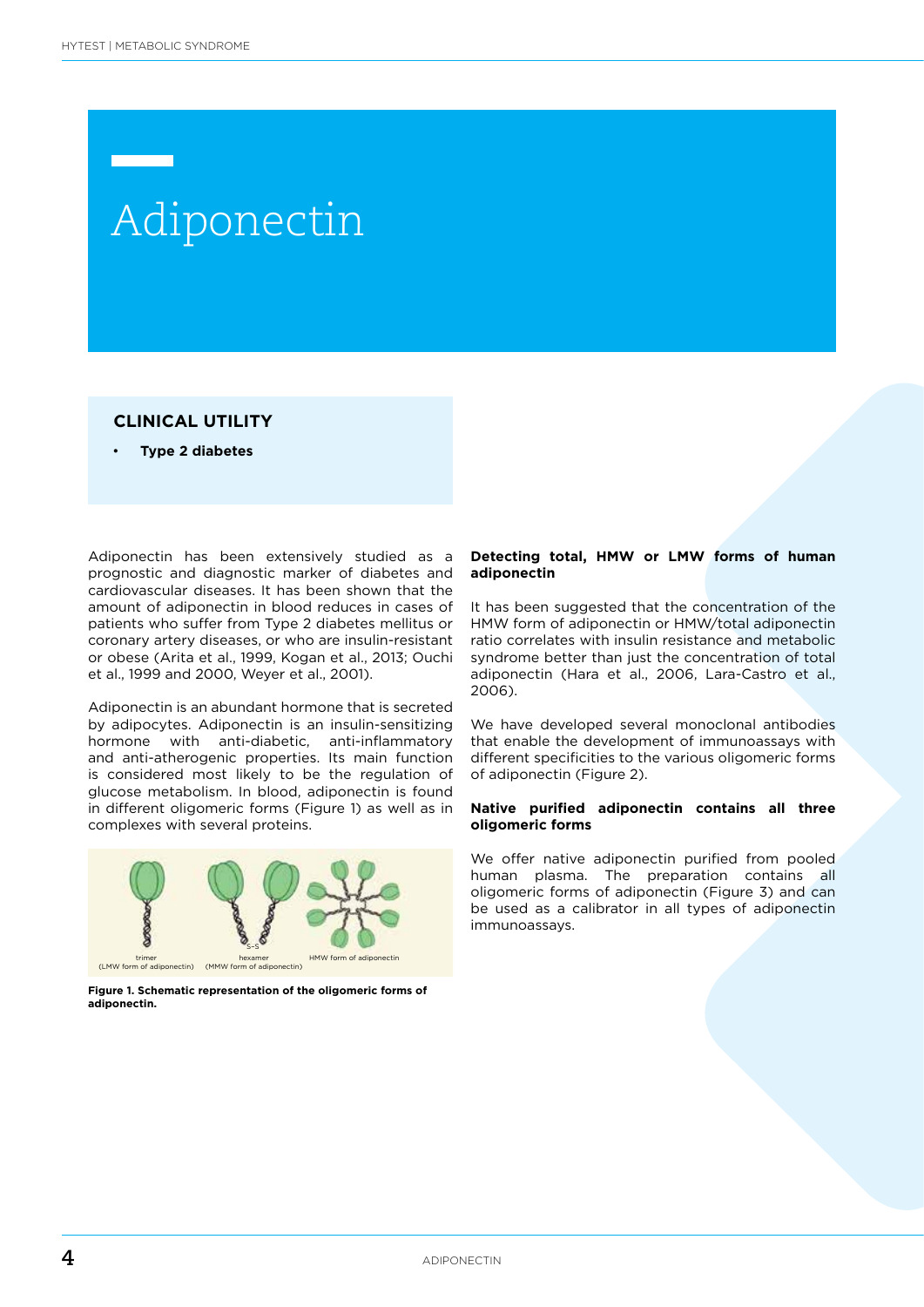

Elution volume (ml)

100 200

75



**Figure 3. Native purified adiponectin contains all oligomeric forms.** 3 μg of adiponectin was applied onto a gel-filtration column and immunoreactivity in fractions was measured by the sandwich ELISA using Adn94 and Adn63 as capture and detection antibodies respectively. Molecular weight markers are depicted by arrows on the x-axis. The black curve represents the optical density measured at 280 nm.



#### **MONOCLONAL ANTIBODIES**

 $-200 + 100$ 

| Cat.H   | Product                                 | <b>Tested applications</b>              |
|---------|-----------------------------------------|-----------------------------------------|
| $2AN6*$ | Monoclonal mouse anti-human adiponectin | Enzyme immunoassays<br>Western blotting |

\* Please note: Several MAbs are available under one catalogue number. Please see www.hytest.fi for more information.

### **ANTIGEN**

| Cat.H | Product                    | Source              | <b>Purity</b> |
|-------|----------------------------|---------------------|---------------|
| 8AN7  | Adiponectin, human, native | Pooled human plasma | >95%          |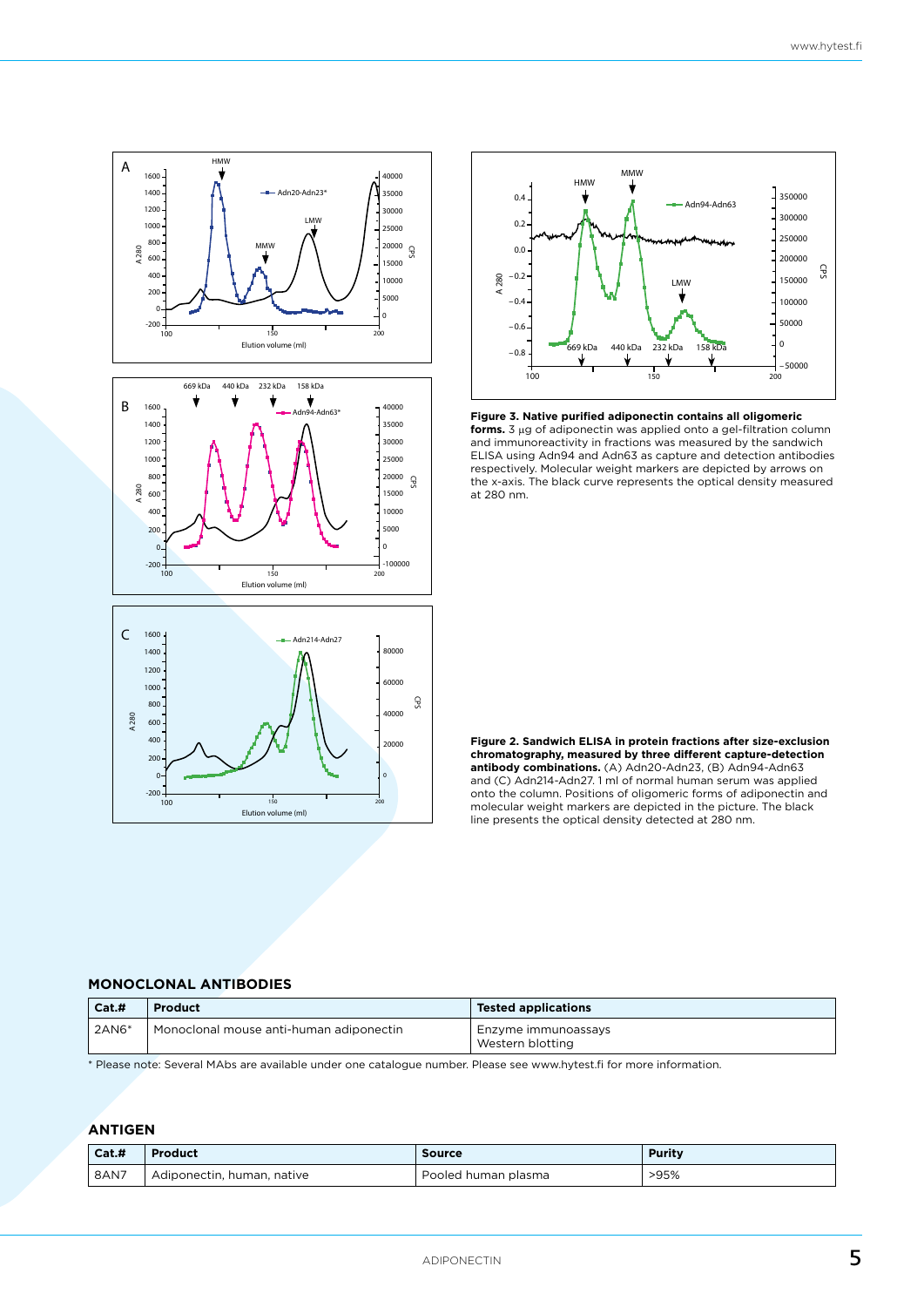### Glycated hemoglobin HbA1c

### **CLINICAL UTILITY**

- **Chronic hyperglycemia**
- **Type 2 diabetes**

Many proteins, including hemoglobin, become glycated during their life cycle. Glycation, in contrast to glycosylation, is a non-enzymatic process that takes place in the bloodstream. The concentration of glycated hemoglobin (HbA1c) provides information regarding the average concentration of blood glucose during the previous 2-3 months. The higher the amount of HbA1c, the higher the blood glucose concentration has been over a longer period of time. HbA1c concentration is the most widely used index of chronic hyperglycemia (Weykamp et al., 2008) and routine measurements are important in the management of Type 2 diabetes. HbA1c measurement is also recommended to be used to diagnose diabetes.

#### **Sandwich immunoassay for detecting HbA1c**

We provide monoclonal antibodies that detect both HbA1c and HbA10, which is the non-glycated hemoglobin, as well as one antibody that only detects HbA1c. A calibration curve of native HbA1c for the MAb combination Hb6-75C9 is provided in Figure 4.



**Figure 4. Calibration curve for the Hb6-75C9 fluoroimmunoassay.**  MAb Hb6 was used as a coating antibody (1 μg/well), while MAb 75C9 was labeled with stable Eu3+ chelate and served as a detection antibody (0.4 μg/well). Native HbA1c was utilized as an antigen.

### **MONOCLONAL ANTIBODIES**

| Cat.H   | Product                                                | <b>Tested applications</b> |
|---------|--------------------------------------------------------|----------------------------|
| . 4HHO* | Monoclonal mouse anti-hemoglobin, human, HbA1,         | Enzyme immunoassays        |
| 4HA1    | Monoclonal mouse anti-glycated hemoglobin, human, HbA1 | Enzyme immunoassays        |

\* Please note: A few MAbs are available under one catalogue number. Please see www.hytest.fi for more information.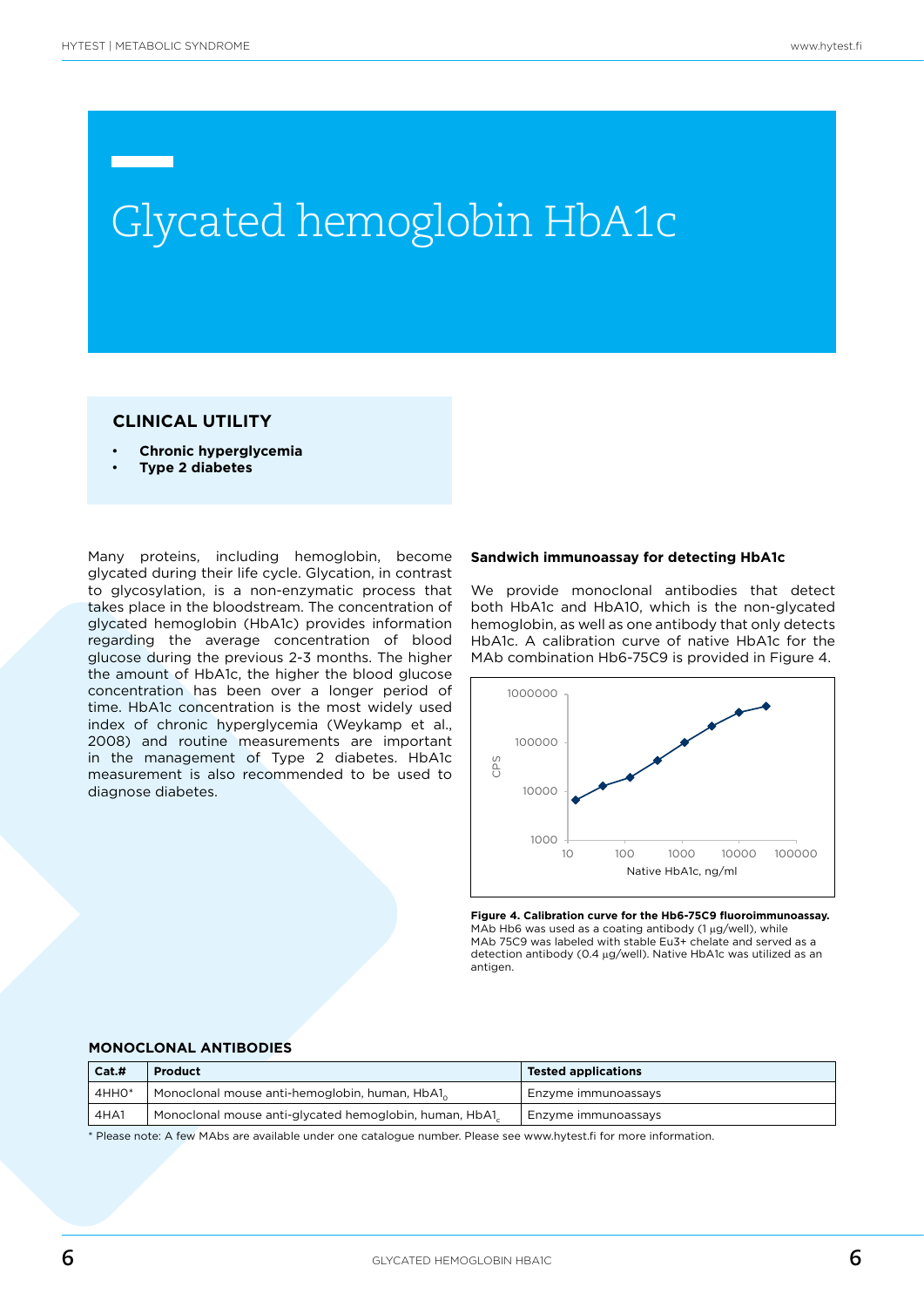### Proinsulin, insulin and C-peptide

### **CLINICAL UTILITY**

- **Diabetes mellitus**
- **Hypoglycemia**

Assays for proinsulin, insulin and C-peptide are widely used in the monitoring of hypoglycemia, pathogenesis and the treatment of diabetes mellitus. Insulin is synthesized in the pancreas from



**Figure 5. Proinsulin is enzymatically cleaved into C-peptide and mature insulin.** 

its precursor proinsulin and during this process proinsulin is proteolytically cleaved into three peptides: A- and B-chains and C-peptide. A- and B-chains are covalently linked by disulfide bonds to form mature insulin (Figure 5).

The analysis of proinsulin synthesis and processing, as well as insulin and C-peptide clearance, is very important for the improved understanding of carbohydrate metabolism abnormalities. Assays for insulin, proinsulin and C-peptide are widely used in the monitoring of hypoglycemia, pathogenesis and the treatment of diabetes mellitus.

#### **Monoclonal antibodies specific to human and rat proteins**

We provide over 30 monoclonal antibodies that enable the development of immunoassays for the detection of human and rat proinsulin, insulin and C-peptide molecules. By choosing the right antibody combinations it is possible to detect C-peptide with no cross-reaction to proinsulin.

| Cat.H  | Product                                            | <b>Tested applications</b>                  |
|--------|----------------------------------------------------|---------------------------------------------|
| $2P9*$ | Monoclonal mouse anti-human proinsulin             | Enzyme immunoassays<br>Immunohistochemistry |
| 4PR8   | Monoclonal mouse anti-rat proinsulin               | Enzyme immunoassays                         |
| $211*$ | Monoclonal mouse anti-human insulin                | Enzyme immunoassays<br>Immunohistochemistry |
| 2IP10* | Monoclonal mouse anti-rat-mouse insulin/proinsulin | Enzyme immunoassays<br>Immunohistochemistry |
| $212*$ | Monoclonal mouse anti-human C-peptide              | Enzyme immunoassays                         |
| $213*$ | Monoclonal mouse anti-rat C-peptide                | Enzyme immunoassays                         |

#### **MONOCLONAL ANTIBODIES**

\* Please note: Several MAbs are available under one catalogue number. Please see www.hytest.fi for more information.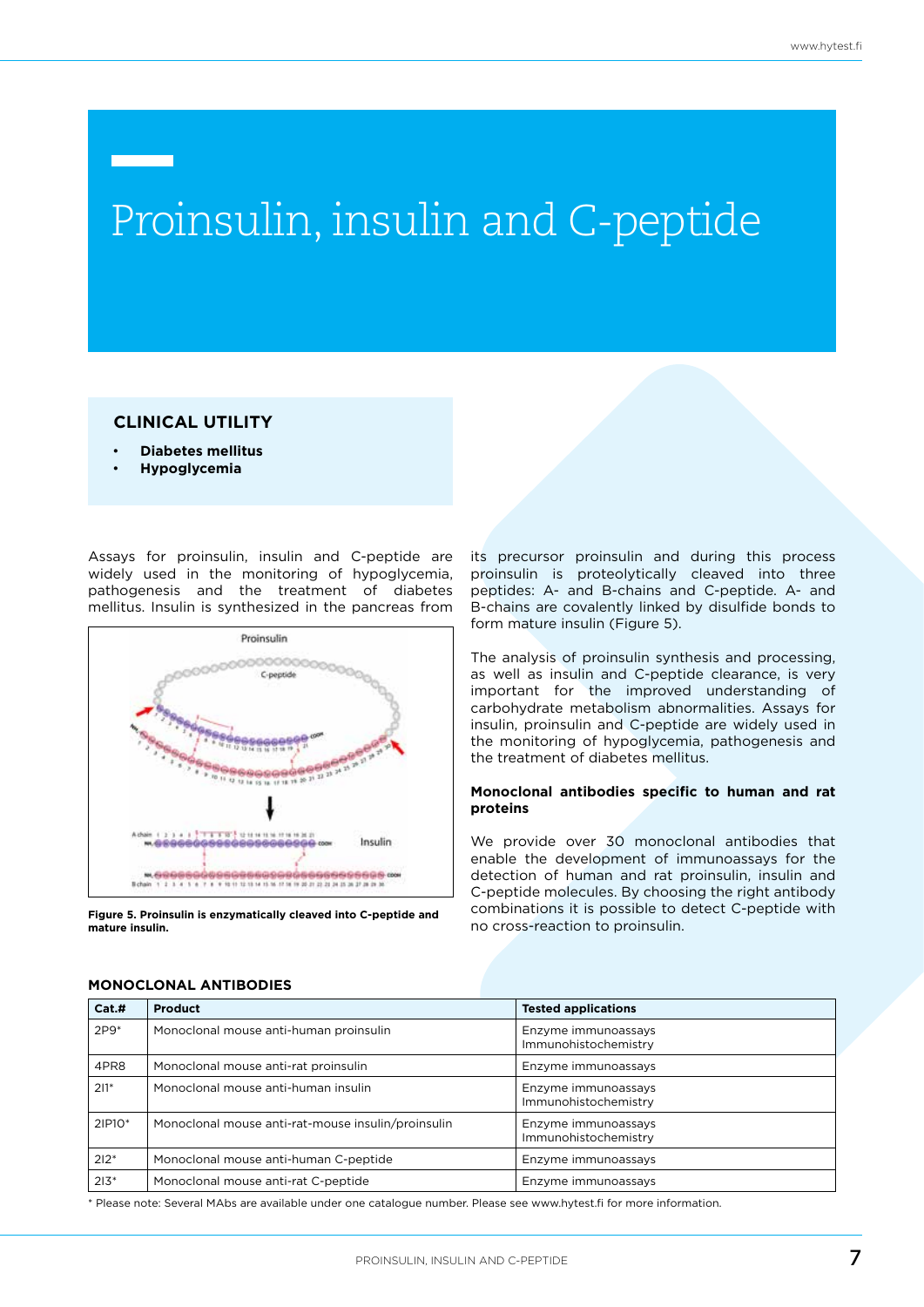### Retinol-binding protein 4 (RBP4)

### **CLINICAL UTILITY**

• **Type 2 diabetes**

It has recently been suggested that retinol-binding protein 4 (RBP4) levels in blood correlate with insulinresistance and obesity. A growing body of evidence shows that RBP4 could be used as an indicator of Type 2 diabetes and metabolic syndrome, although some of the data appear to be conflicting and further investigation is required (reviewed in Kotnik et al., 2011). In addition, it appears that RBP4 in urine might serve as a biomarker for the loss of function of the human proximal renal tubule (Norden et al., 2014).

In blood, RBP4 is a carrier of retinol (vitamin A) (Blaner, 1989). A major proportion of RBP4 in the bloodstream is found to be in complex with transthyretin (prealbumin) (Jaconi et al., 1995).

#### **Sandwich immunoassay for detecting RBP4**

We provide several monoclonal antibodies that recognize both free RBP4 and RBP4 in complex with transthyretin. Figure 6 provides an example of a calibration curve of the RBP4 sandwich immunoassay that utilizes purified endogenous RBP4 as the antigen.



**Figure 6. Calibration curve of the RBP4 sandwich immunoassay.**  MAbs RB48 and RB51 were used as capture and detection antibodies respectively and purified endogenous RBP4 as the antigen.

#### **Native purified RBP4**

We provide RBP4 in two different forms: free and in complex with transthyretin. Both are stable and still retain their activity after 5-6 freeze-thaw cycles (Figure 7).



**Figure 7. Purified RPB4 retains its immunoreactivity after repeated freeze-thaw cycles.** The immunoreactivity of purified native RBP4 and RPB4 in complex with transthyretin was measured after repeated freeze-thaw cycles using MAbs RB48 and RB42 as capture and detection antibodies respectively.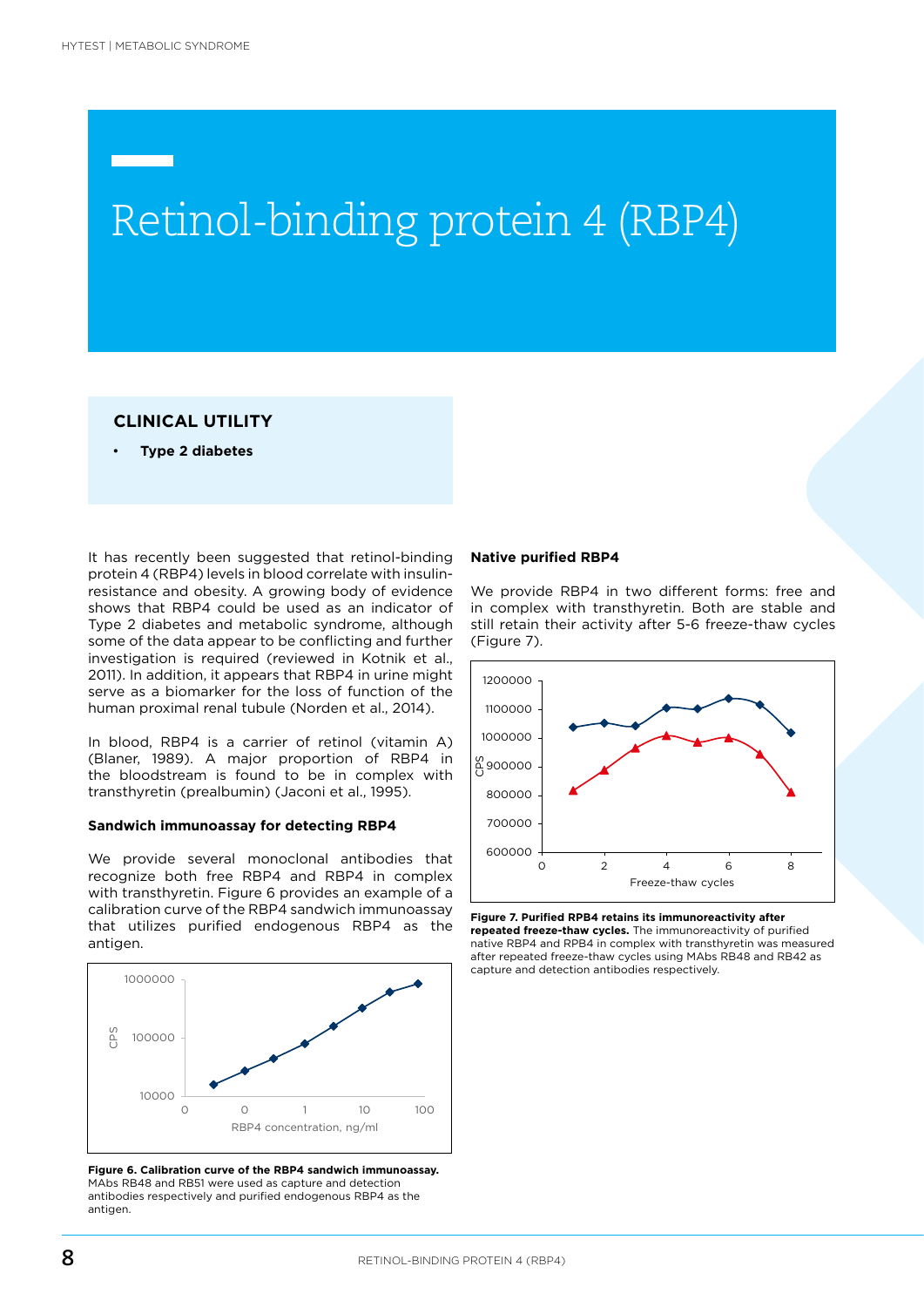**9**

### **MONOCLONAL ANTIBODIES**

| Cat.H   | Product                                         | <b>Tested applications</b>              |
|---------|-------------------------------------------------|-----------------------------------------|
| $4RB2*$ | Monoclonal mouse anti-retinol-binding protein 4 | Enzyme immunoassays<br>Western blotting |

\* Please note: Several MAbs are available under one catalogue number. Please see www.hytest.fi for more information.

### **ANTIGENS**

| Cat.H | Product                                                                   | <b>Source</b>       | Purity |
|-------|---------------------------------------------------------------------------|---------------------|--------|
| 8RF9  | Retinol-binding protein 4 from human<br>plasma, free form                 | Pooled human plasma | >95%   |
| 8RP7  | Retinol-binding protein 4 from human<br>plasma, complexed with prealbumin | Pooled human plasma | >70%   |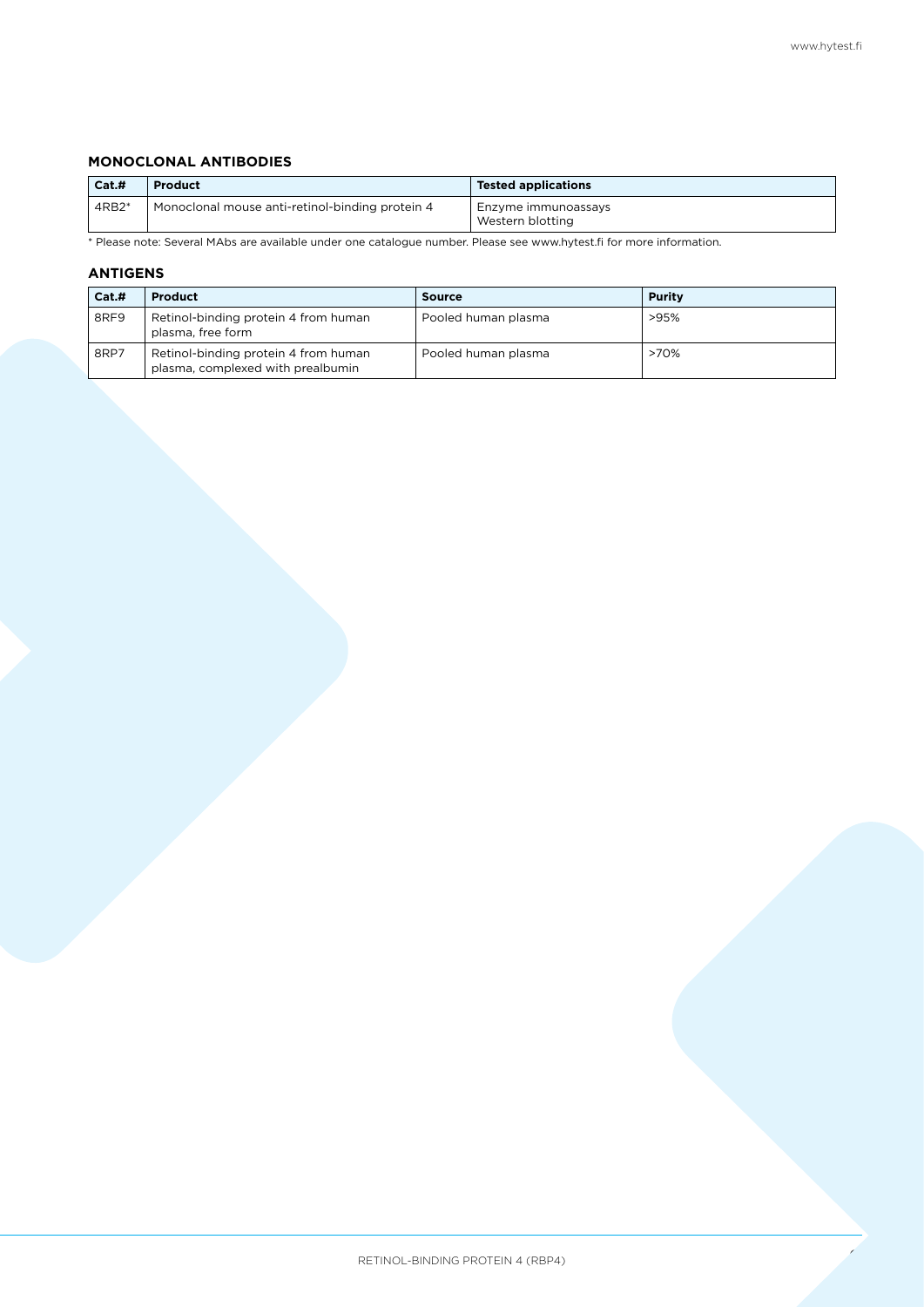## Additional products

### Leptin

Leptin is a hormone that is secreted by adipocytes. It crosses the blood-brain barrier and binds to receptors in the brain. When the level of leptin increases, it tells the brain that the energy reservoirs are full and that there is no need for food intake. This signaling route is often impaired in obese people as a result of leptin resistance.

We provide monoclonal antibodies that are specific to leptin for research purposes. They have been tested in sandwich immunoassays and Western blotting.

### **MONOCLONAL ANTIBODIES**

| Cat.#   | <b>Product</b>                     | <b>Tested applications</b>              |
|---------|------------------------------------|-----------------------------------------|
| $2LE1*$ | Monoclonal mouse anti-human leptin | Enzyme immunoassays<br>Western blotting |

\* Please note: A few MAbs are available under one catalogue number. Please see www.hytest.fi for more information.

### Ghrelin

Ghrelin is a hormone that is secreted by cells in the gastrointestinal track. Both leptin and ghrelin regulate the appetite but in an opposite manner to leptin, ghrelin increases the sensation of hunger. It crosses the blood-brain barrier and binds to receptors on hypothalamus.

We provide monoclonal antibodies that are specific to ghrelin for research purposes. They have been tested in ELISA.

### **MONOCLONAL ANTIBODIES**

| Cat.H | Product                       | <b>Tested applications</b> |
|-------|-------------------------------|----------------------------|
| 2GH1* | Monoclonal mouse anti-ghrelin | Enzyme immunoassays        |

\* Please note: A few MAbs are available under one catalogue number. Please see www.hytest.fi for more information.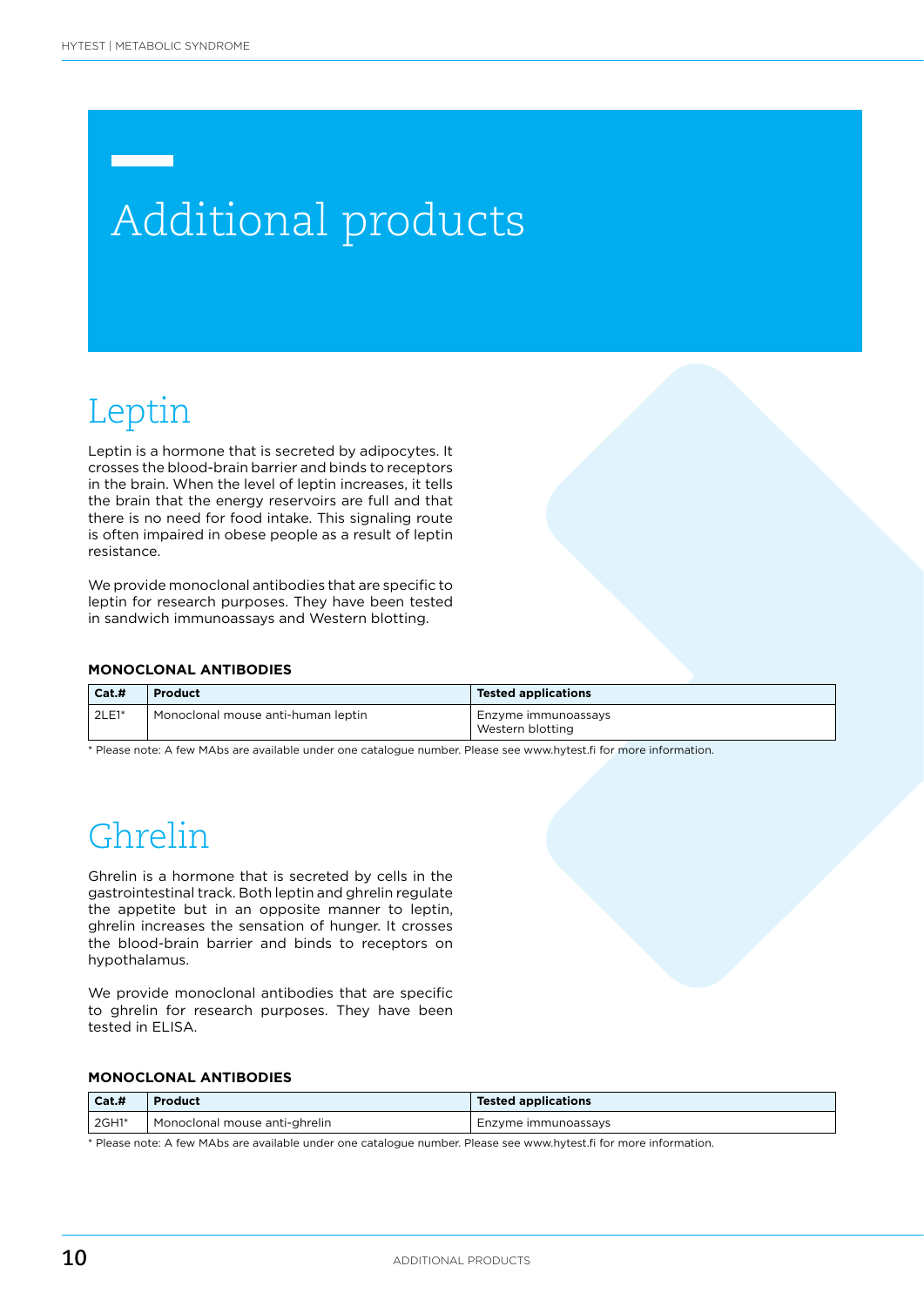### References

Arita Y. et al. Paradoxical decrease of an adiposespecific protein, adiponectin, in obesity. Biochem. Biophys. Res. Commun. 1999, 257:79–83.

**Blaner W.S.** Retinol-binding protein: the serum transport protein for vitamin A. Endocr. Rev. 1989, 10:308–316.

**Hara K. et al.** Measurement of the high-molecular weight form of adiponectin in plasma is useful for the prediction of insulin resistance and metabolic syndrome. Diabetes Care 2006, 29:1357–1362.

Jaconi S. Characterization of two post-translationally processed forms of human serum retinol-binding protein: altered ratios in chronic renal failure. J. Lip. Res. 1995, 36:1247-1253.

**Klotnik P. et al.** RBP4: a controversial adipokine. Eur. J. Endocrinol. 2011, 165:703–711

**Kogan A.E. et al.** Oligomeric adiponectin forms and their complexes in the blood of healthy donors and patients with Type 2 Diabetes Mellitus. J. Immunoassay Immunochem. 2013, 34(2):180-196.

**Lara-Castro C. et al.** Adiponectin multimeric complexes and the metabolic syndrome trait cluster. Diabetes. 2006, 55(1):249-59.

**Norden A.G. et al.** Urine retinol-binding protein 4: a functional biomarker of the proximal renal tubule. Adv. Clin. Chem. 2014, 63:85-122.

**Ouchi N. et al.** Novel modulator for endothelial adhesion molecules: Adipocyte-derived plasma protein adiponectin. Circulation 1999, 100:2473–2476.

**Ouchi N. et al.** Adiponectin, an adipocyte-derived plasma protein, inhibits endothelial NF-kappaB signaling through a cAMP-dependent pathway. Circulation 2000, 102:1296–1301.

**Weyer C. et al.** Hypoadiponectinemia in obesity and type 2 diabetes: close association with insulin resistance and hyperinsulinemia. J. Clin. Endocrinol. Metab. 2001, 86:1930– 1935.

**Weykamp C. et al.** The IFCC Reference Measurement System for HbA1c: a 6-year progress report. Clin. Chem. 2008, 54:240-248.